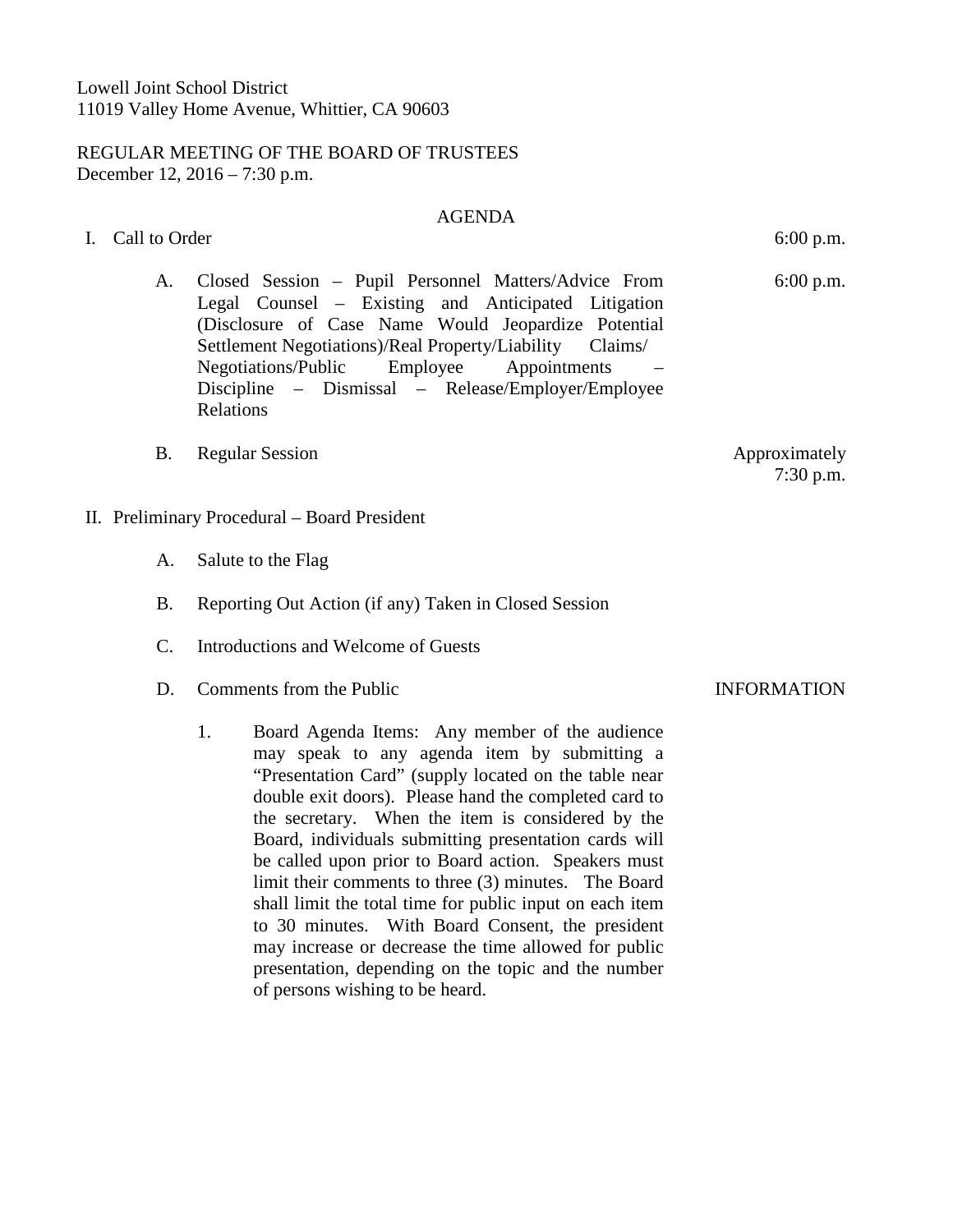|    | 2.             | Topics Not on Agenda: Anyone in attendance may<br>any issue by following the<br>address<br>same<br>identification process as shown in II-D-1 above.<br>Since the Board cannot take action on items which<br>are not on the agenda, such items will be referred to<br>Superintendent for handling.<br>Individuals<br>the<br>interested in speaking to items which are not on the<br>agenda will be called upon under Item III. |                    |
|----|----------------|-------------------------------------------------------------------------------------------------------------------------------------------------------------------------------------------------------------------------------------------------------------------------------------------------------------------------------------------------------------------------------------------------------------------------------|--------------------|
| Е. |                | Acknowledgement of Correspondence to the Board                                                                                                                                                                                                                                                                                                                                                                                | <b>INFORMATION</b> |
| F. |                | Approval of Agenda                                                                                                                                                                                                                                                                                                                                                                                                            | <b>ACTION</b>      |
| G. | Meeting        | Approval of Minutes from the November 7, 2016, Board                                                                                                                                                                                                                                                                                                                                                                          | <b>ACTION</b>      |
| Н. | <b>Members</b> | Oath of Office for Board of Trustees<br>Ceremonial                                                                                                                                                                                                                                                                                                                                                                            | <b>ACTION</b>      |
| I. |                | Organization of the Board of Trustees                                                                                                                                                                                                                                                                                                                                                                                         |                    |
|    | 1.             | <b>Election of President</b>                                                                                                                                                                                                                                                                                                                                                                                                  | <b>ACTION</b>      |
|    | 2.             | <b>Election of Vice President</b>                                                                                                                                                                                                                                                                                                                                                                                             | <b>ACTION</b>      |
|    | 3.             | <b>Election of Clerk</b>                                                                                                                                                                                                                                                                                                                                                                                                      | <b>ACTION</b>      |
|    | 4.             | Adoption of the Schedule of Regular Meetings of the<br>Board of Trustees of the Lowell Joint School District,<br>2017 Organizational Year                                                                                                                                                                                                                                                                                     | <b>ACTION</b>      |
|    | 5.             | Election of Member to Serve on Nominating<br>Committee for the Los Angeles County Committee<br>on School District Organization for One Year                                                                                                                                                                                                                                                                                   | <b>ACTION</b>      |
|    | 6.             | Alternate<br>Election of<br>Member to<br>Serve<br><sub>on</sub><br>Nominating Committee for the Los Angeles County<br>Committee on School District Organization for One<br>Year                                                                                                                                                                                                                                               | <b>ACTION</b>      |
|    | 7.             | Approval of "Certification of Signatures"                                                                                                                                                                                                                                                                                                                                                                                     | <b>ACTION</b>      |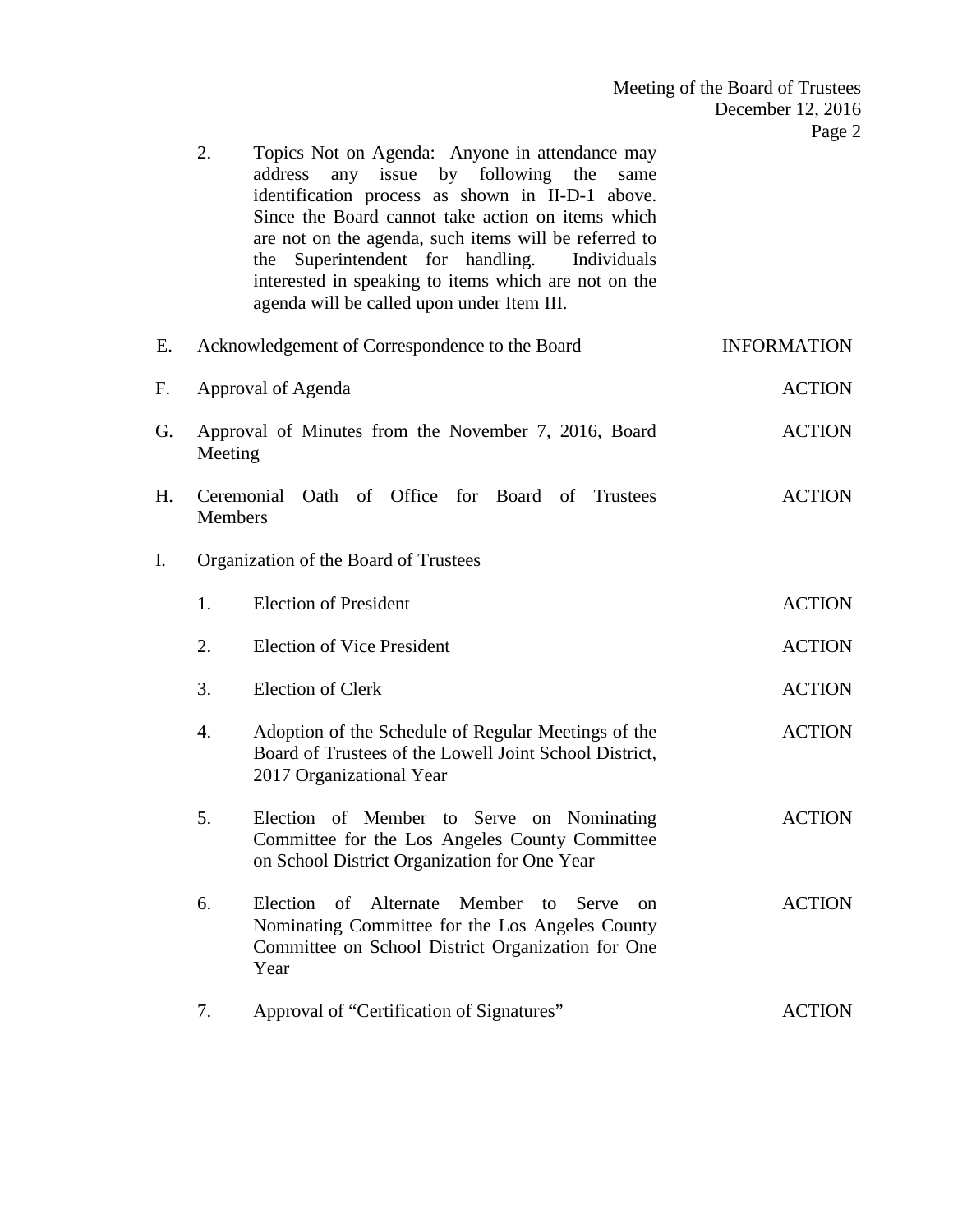|        |                         | Meeting of the Board of Trustees<br>December 12, 2016 |                                                                                                                                |                                      |  |  |  |  |
|--------|-------------------------|-------------------------------------------------------|--------------------------------------------------------------------------------------------------------------------------------|--------------------------------------|--|--|--|--|
| Page 3 |                         | 8.                                                    | Election of Two Members to Serve on the Board of<br>Directors of the Lowell Joint Education Foundation                         | <b>ACTION</b>                        |  |  |  |  |
|        |                         | 9.                                                    | Election of a Member to Serve on the Whittier Area<br><b>School Trustees Association</b>                                       | <b>ACTION</b>                        |  |  |  |  |
| III.   |                         |                                                       | Topics Not on the Agenda                                                                                                       |                                      |  |  |  |  |
| IV.    |                         | Reports                                               |                                                                                                                                | <b>INFORMATION</b>                   |  |  |  |  |
|        | A.                      | President                                             | Timely Information from Board and Superintendent - Board                                                                       |                                      |  |  |  |  |
|        | <b>B.</b>               |                                                       | <b>School Reports</b>                                                                                                          |                                      |  |  |  |  |
|        |                         |                                                       | (School Reports will be the First Meeting of the Month)                                                                        |                                      |  |  |  |  |
| V.     |                         | General                                               |                                                                                                                                |                                      |  |  |  |  |
|        |                         | No Items.                                             |                                                                                                                                |                                      |  |  |  |  |
| VI.    |                         |                                                       | Business Services - Andrea Reynolds, Assistant Superintendent of<br><b>Administrative Services</b>                             |                                      |  |  |  |  |
|        | A.                      |                                                       | Presentation of First Interim Report 2016/17                                                                                   | <b>INFORMATION/</b><br><b>ACTION</b> |  |  |  |  |
|        | <b>B.</b>               |                                                       | <b>Capital Facilities Report</b>                                                                                               | <b>INFORMATION</b>                   |  |  |  |  |
| VII.   |                         |                                                       | <b>Human Resources</b>                                                                                                         |                                      |  |  |  |  |
|        |                         |                                                       | No Items Except on Consent Calendar.                                                                                           |                                      |  |  |  |  |
| VIII.  |                         | Curriculum/Instruction                                |                                                                                                                                |                                      |  |  |  |  |
|        |                         | No Items Except on Consent Calendar.                  |                                                                                                                                |                                      |  |  |  |  |
| IX.    | <b>Consent Calendar</b> |                                                       |                                                                                                                                |                                      |  |  |  |  |
|        |                         |                                                       | Action by the Board in adoption of the "Consent Calendar"<br>means that all items appearing in this section are adopted by one |                                      |  |  |  |  |

single motion, unless a Member of the Board or the Superintendent requests that any such item be removed from the "Consent Calendar" and voted upon separately. Generally, "Consent Calendar" items are enacted upon in one action to conserve time and permit focus on other-than-routine matters.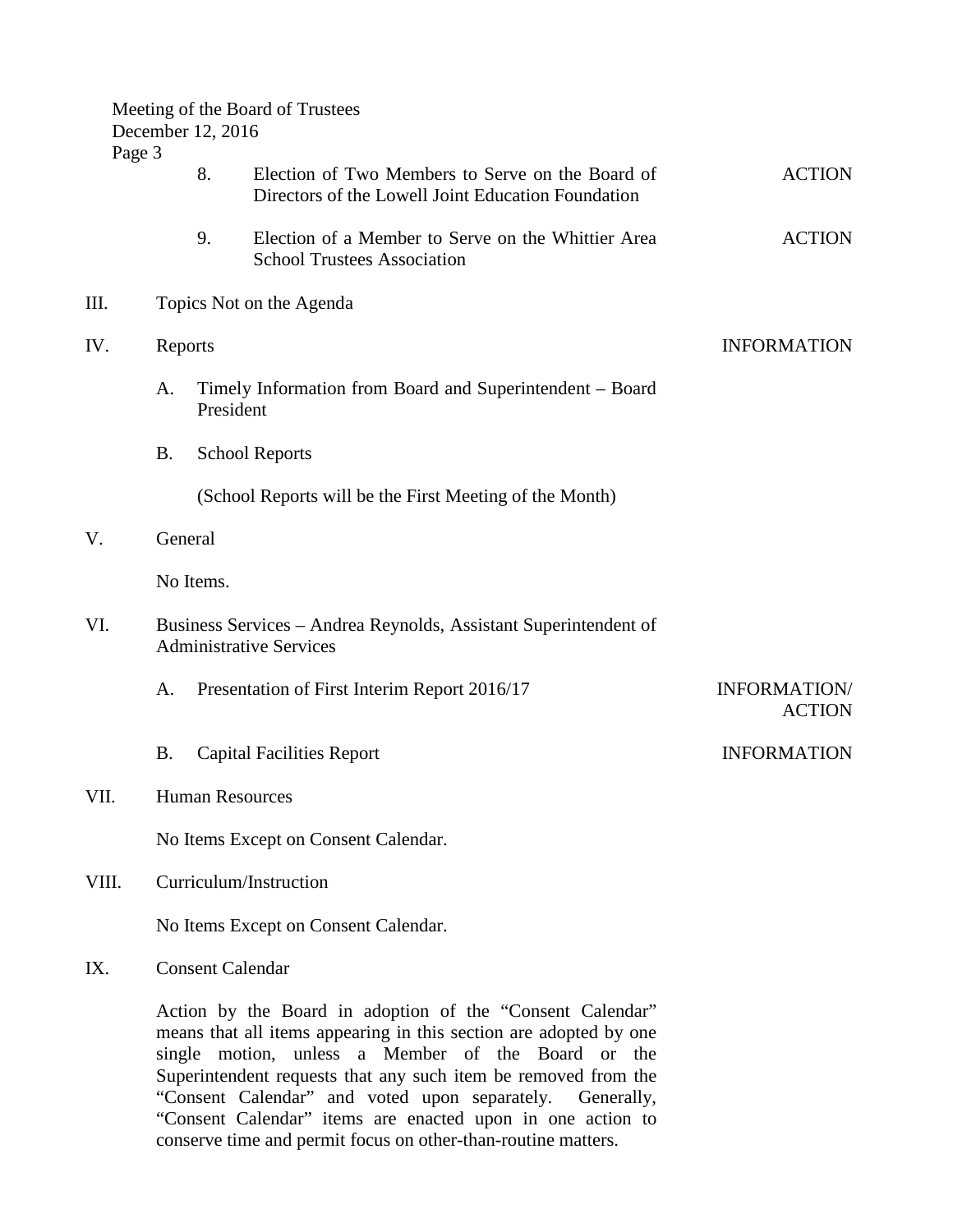| Meeting of the Board of Trustees<br>December 12, 2016<br>Page 4 |                                                                                                                                                                                                                           |           |
|-----------------------------------------------------------------|---------------------------------------------------------------------------------------------------------------------------------------------------------------------------------------------------------------------------|-----------|
|                                                                 | Assistant<br><b>Business</b><br>Services<br>Andrea<br>Reynolds,<br>$\overline{\phantom{m}}$<br>Superintendent of Administrative Services                                                                                  | A.        |
| <b>ACTION/</b><br>(RATIFICATION)                                | 1.<br>Purchase Order Report 2016/17 #5                                                                                                                                                                                    |           |
| <b>ACTION/</b><br>(RATIFICATION)                                | 2.<br>Warrant Listing Report 2016/17 #5                                                                                                                                                                                   |           |
| <b>ACTION/</b><br>(RESOLUTION)                                  | 3.<br>Resolution $2016/17$ FI001 – FI006 for Budget<br>Adjustments                                                                                                                                                        |           |
| <b>ACTION/</b><br>(RATIFICATION)                                | Approval of Amended Agreement with All American<br>4.<br>Sports to Provide Referee Services for After-School<br><b>Sports Program</b>                                                                                     |           |
| <b>ACTION</b>                                                   | 5.<br>Approval of Agreement with EZA Studios, Inc.,<br>DBA: Education Art Store, to Paint a Mural in the<br>Olita Elementary School Meal Serving Area                                                                     |           |
| <b>ACTION</b>                                                   | 6.<br>Approval of Nutrition Services Contract Agreement<br>with Heartland Payment Systems for Upgrade of<br>Current Nutrition Services Software Program and<br>Purchase of Replacement Point of Sale Systems              |           |
| <b>ACTION/</b><br>(RATIFICATION)                                | 7.<br>of Application<br>Approval<br>for<br>Planned<br>Unit<br>Development by Lowell Joint School District to be<br>Submitted to the City of La Habra on Behalf of<br>Whittier Christian High School                       |           |
|                                                                 | Resources – Andrea Reynolds,<br>Assistant<br>Human<br>Superintendent of Administrative Services                                                                                                                           | <b>B.</b> |
| <b>ACTION/</b><br>(RATIFICATION)                                | 1.<br>Employer-Employee Relations/Personnel<br>Report<br>2016/17 #5 Which Includes Hiring, Resignations,<br>Adjustments,<br>and<br>Retirements<br>for<br>Contract<br>Certificated, Classified, and Confidential Employees |           |
| <b>ACTION/</b><br>(RESOLUTION)                                  | 2.<br>Resolution 2016/17 #683 Regarding Layoffs and<br><b>Reduction of Hours of Classified Personnel</b>                                                                                                                  |           |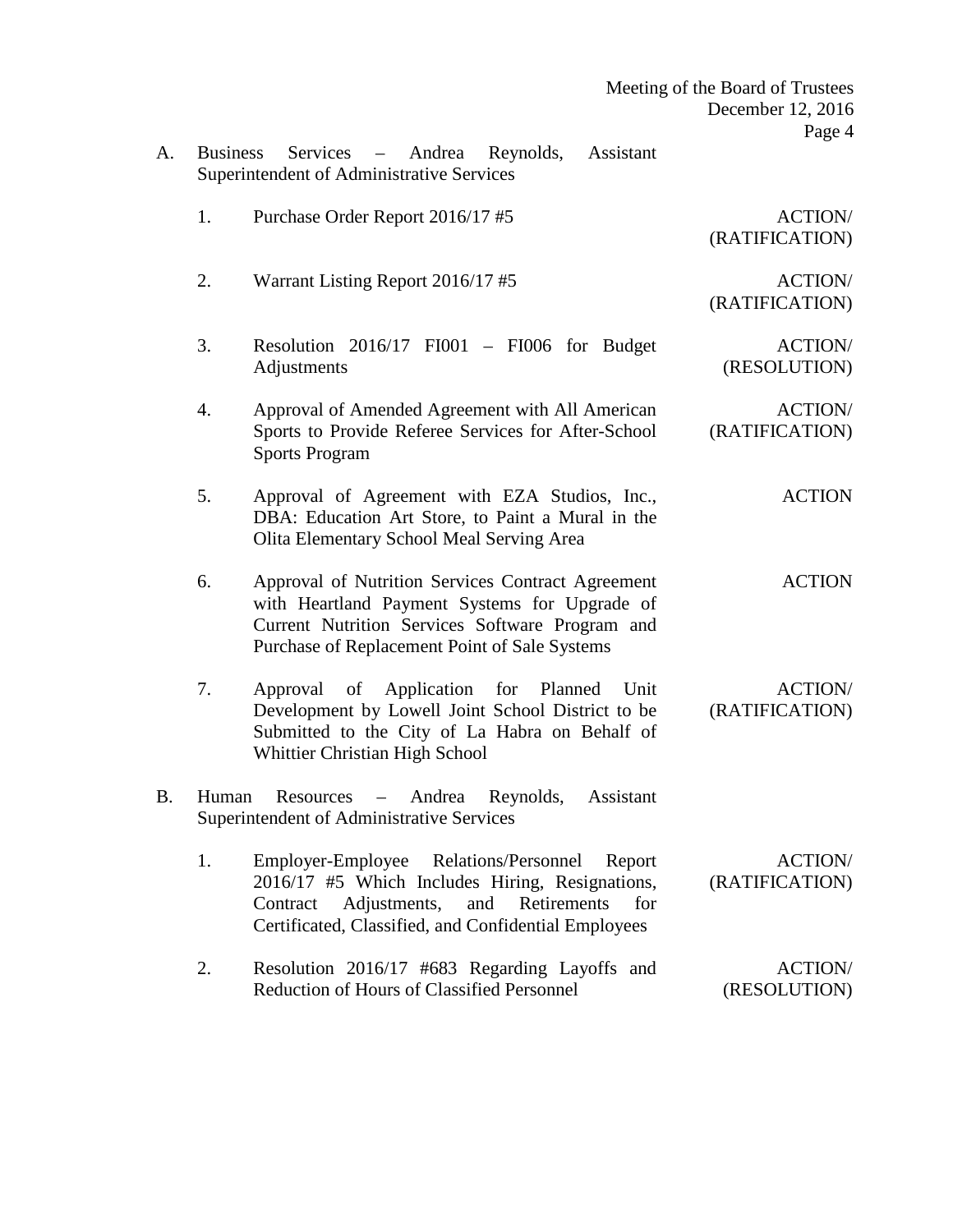Meeting of the Board of Trustees December 12, 2016 Page 5

- C. Curriculum Sheri McDonald, Ed.D., Assistant Superintendent of Instruction
	- 1. Approval of Consultant Agreement with Mr. Christian Penuelas to Provide Drumline Instruction at Rancho-Starbuck Intermediate School for the 2016/17 School Year ACTION/ (RATIFICATION)
	- 2. Approval of Consultant Agreement with Mr. Edward Mijares to Provide Drumline Instruction at Rancho-Starbuck Intermediate School for the 2016/17 School Year (RATIFICATION)
	- 3. Approval of Consultant Agreement with Mr. Josh Pier to Provide Drumline Instruction at Rancho-Starbuck Intermediate School for the 2016/17 School Year (RATIFICATION)
	- 4. Approval of Consultant Agreement with Mr. Matthew Gallegos to Provide Drumline Instruction at Rancho-Starbuck Intermediate School for the 2016/17 School Year (RATIFICATION)
	- 5. Approval of Consultant Agreement with Mr. Mike Ortiz-Luis to Provide Drumline Instruction at Rancho-Starbuck Intermediate School for the 2016/17 School Year (RATIFICATION)
	- 6. Approval of Consultant Agreement with Sarah Lawson to Provide Piano Accompaniment for the Rancho-Starbuck Intermediate School Choir for the 2016/17 School Year ACTION/ (RATIFICATION)
- D. Special Education Kaleo Igarta, Director of Special Education
	- 1. Approval of Consultant Agreement with Abby M. Rozenberg to Provide Speech and Language Evaluations ACTION/ (RATIFICATION)
	- 2. Approval of Consultant Agreement with Beach Cities Consultants to Provide Counseling and Guidance Services for the 2016/17 School Year ACTION/ (RATIFICATION)
- X. Board Member/Superintendent Comments INFORMATION

ACTION/

ACTION/

ACTION/

ACTION/